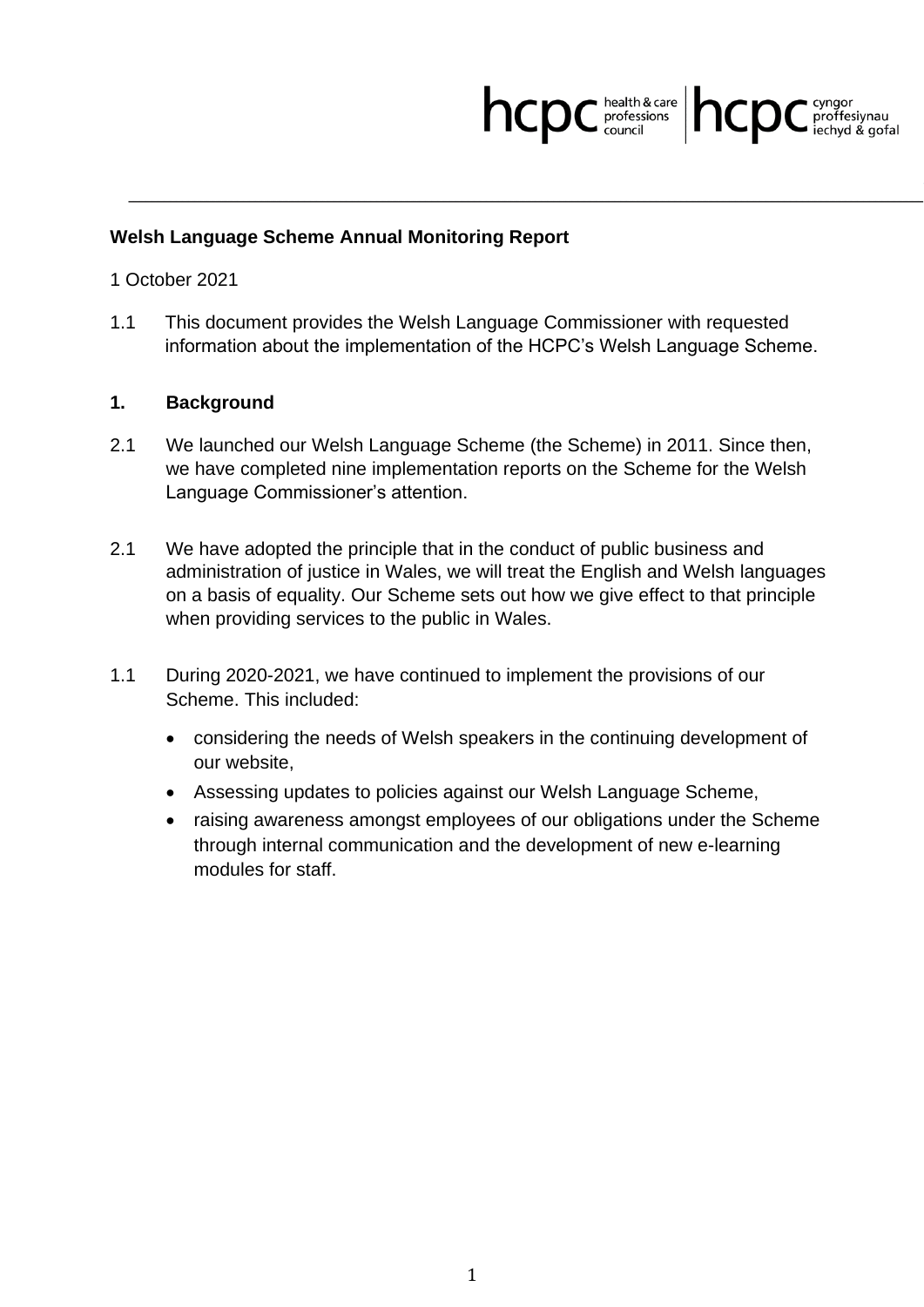| Information required by the Welsh<br><b>Language Commissioner</b>                                                                                                                                                                                 | HCPC response (all figures relate to the<br>period April 2020 - March 2021)                                                                                                                                                                                                                                                                                                                                                                                                                                                                                |
|---------------------------------------------------------------------------------------------------------------------------------------------------------------------------------------------------------------------------------------------------|------------------------------------------------------------------------------------------------------------------------------------------------------------------------------------------------------------------------------------------------------------------------------------------------------------------------------------------------------------------------------------------------------------------------------------------------------------------------------------------------------------------------------------------------------------|
| <b>Policy impact assessment</b><br><b>O</b> Number and percentage of policies<br>(including those that were reviewed or<br>revised) where consideration was<br>given to the effects the policy would<br>have on the use of the Welsh<br>language. | Five including a major project to update our<br>Standards of Proficiency. Every project<br>undertaken must include an impact<br>assessment which asks, "how might this<br>project engage our commitments under the<br>Welsh Language Scheme?"                                                                                                                                                                                                                                                                                                              |
| <b>O</b> Example of an assessment deemed<br>to have an impact on the use of the<br>Welsh language and details of how<br>the policy was amended as a result.                                                                                       | While consideration was given to the Welsh<br>language in all our projects, none were<br>deemed to have an impact on the Welsh<br>language or the HCPC's provision of Welsh<br>language service                                                                                                                                                                                                                                                                                                                                                            |
| <b>Publications</b><br><b>O</b> Number of publications available to<br>the public                                                                                                                                                                 | 141 (11 new publications)                                                                                                                                                                                                                                                                                                                                                                                                                                                                                                                                  |
| <b>O</b> Number of publications available to<br>the public in Welsh                                                                                                                                                                               | 14 (1 new publication)<br>While all of our publications are available to<br>the public, not all of them relate to the<br>carrying out of our public business or have<br>the general public as main target audience.<br>We publish bilingually, where the level of<br>potential public interest requires it.<br>The HCPC practices a web-first policy<br>where we prioritise the creation of web<br>content over standalone publications. This<br>means updates to our content are more<br>likely to happen across the website than<br>within publications. |
| <b>O</b> Number of all complaints received<br>about the conduct of practitioners in<br>Wales                                                                                                                                                      | 86                                                                                                                                                                                                                                                                                                                                                                                                                                                                                                                                                         |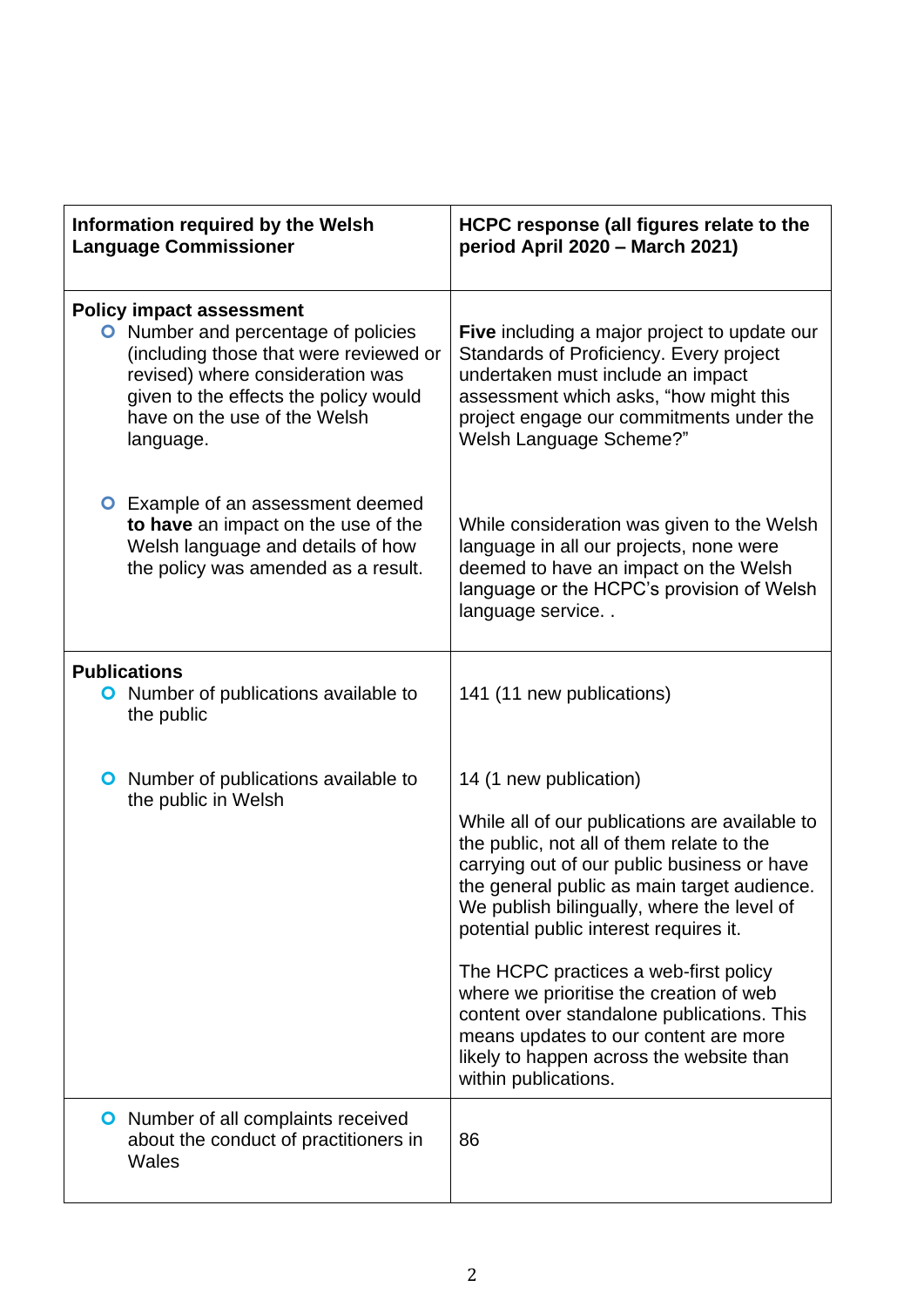| <b>O</b> Number of complaints received in<br>Welsh about the conduct of<br>practitioners in Wales                                                                                                                                             | 0                                                                                                                                                                                                                                                                                                                                                        |
|-----------------------------------------------------------------------------------------------------------------------------------------------------------------------------------------------------------------------------------------------|----------------------------------------------------------------------------------------------------------------------------------------------------------------------------------------------------------------------------------------------------------------------------------------------------------------------------------------------------------|
| <b>O</b> Number of complaints received<br>related to the Council's<br>compliance with its Welsh<br>language scheme                                                                                                                            | 0                                                                                                                                                                                                                                                                                                                                                        |
| <b>Website</b>                                                                                                                                                                                                                                |                                                                                                                                                                                                                                                                                                                                                          |
| <b>O</b> Percentage of the organization's<br>website that is available in Welsh                                                                                                                                                               | 10.12% (not including dynamic content, e.g.<br>hearings, news, events, resources or<br>documents).                                                                                                                                                                                                                                                       |
| <b>O</b> Evidence relating to any plans to<br>improve or increase the Welsh<br>Language provision on the website                                                                                                                              | We have increased the Welsh content on<br>our website by 19% from the previous year.                                                                                                                                                                                                                                                                     |
|                                                                                                                                                                                                                                               | Our website continues to provide the ability<br>for our content to be multilingual, allowing<br>us to develop new Welsh language content<br>in the same format as we would English<br>language content. This means we can<br>continue to develop our Welsh language<br>content in line with the commitments in our<br>Scheme.                            |
|                                                                                                                                                                                                                                               | This has resulted in us substantially<br>increasing our capabilities to deliver content<br>in Welsh and given us the ability to develop<br>more content in Welsh in the future as<br>required. For example, as part of<br>developing the information on COVID-19,<br>we ensured that content pages relevant for<br>stakeholders were available in Welsh. |
| <b>O</b> Evidence relating to the process used<br>to ensure that existing content,<br>updates and new content, complies<br>with the requirements of the Welsh<br>language scheme (if the process is<br>different to that reported in 2019-20) | We regularly review and update our Welsh<br>language pages to ensure that the content<br>is up to date, accurate and complies with<br>the requirements of our Scheme.                                                                                                                                                                                    |
| <b>Promotion of Welsh language services</b><br>Information about methods used to<br>O<br>promote the organisation's Welsh                                                                                                                     | All employee email signatures include<br>'Correspondence is welcome in English or                                                                                                                                                                                                                                                                        |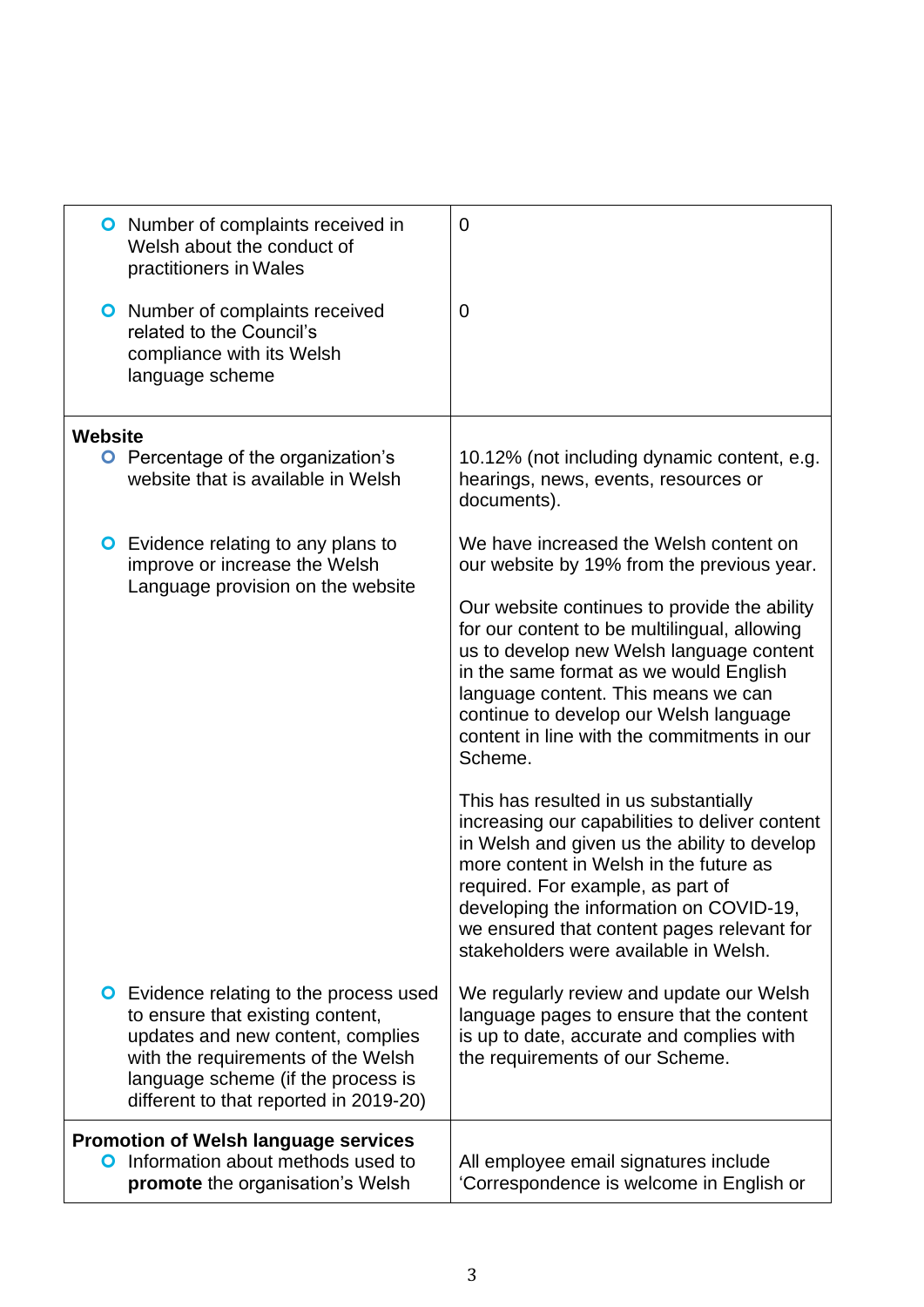| language services and evidence of<br>any subsequent increase in the                                                                                                                            | Welsh / Gallwch ohebu yn Gymraeg neu<br>Saesneg.'                                                                                                                                                                                                                                                                                                                                                                                                                 |
|------------------------------------------------------------------------------------------------------------------------------------------------------------------------------------------------|-------------------------------------------------------------------------------------------------------------------------------------------------------------------------------------------------------------------------------------------------------------------------------------------------------------------------------------------------------------------------------------------------------------------------------------------------------------------|
| public's use of the services.                                                                                                                                                                  | Our Welsh language option on our website<br>is prominently displayed. Relevant pages<br>on our English language website inform<br>visitors that they can request information in<br>Welsh. We have not noticed an increase<br>use of our Welsh language services. Our<br>Welsh Language Scheme is easy to find on<br>our website and details the obligations the<br>HCPC must meet as well as how to<br>complain about service provision in the<br>Welsh language. |
| Information about methods used to<br>O<br>assess the quality of the<br>organisation's Welsh language<br>services (e.g. by assessing the<br>experience of existing/ potential<br>service users) | Where concerns have been raised about<br>the quality of our Welsh language services,<br>these would be centralised by our<br>complaints team. We did not receive any<br>complaints about the implementation of our<br>Welsh Language Scheme in the reporting<br>year.                                                                                                                                                                                             |
| <b>Fitness to practise cases</b><br>Number of hearings held in Wales<br>O                                                                                                                      | $16*$<br>*We did not hold any physcial hearings in<br>Wales because of the pandemic. This<br>number refers to hearings for registrants<br>based in Wales.                                                                                                                                                                                                                                                                                                         |
| <b>O</b> Number of hearings where a request<br>was made by the witness to speak<br>Welsh                                                                                                       | 0                                                                                                                                                                                                                                                                                                                                                                                                                                                                 |
| <b>O</b> Number of hearings in which<br>evidence was presented in Welsh                                                                                                                        | $\overline{0}$                                                                                                                                                                                                                                                                                                                                                                                                                                                    |
| Language awareness training<br>O Number and percentage of the<br>organization's new staff (i.e. new<br>since 1 April 2020) that received<br>Welsh language awareness training.                 | 45 (96%)                                                                                                                                                                                                                                                                                                                                                                                                                                                          |